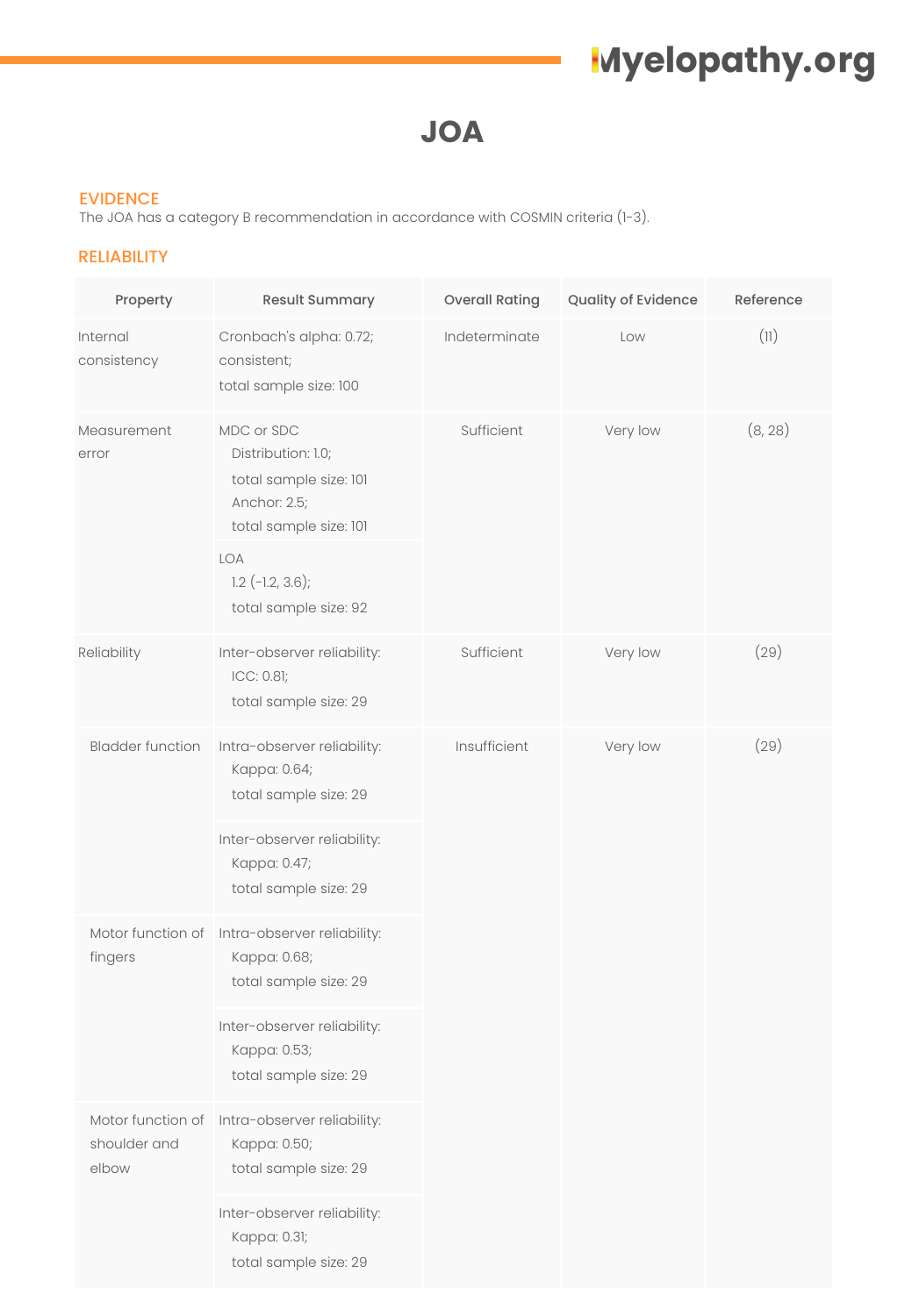#### RELIABILITY

| Property                                  | Result Summary                                                       | <b>Overall Rating</b> | Quality of Evidence | Reference |
|-------------------------------------------|----------------------------------------------------------------------|-----------------------|---------------------|-----------|
| Motor function of<br>lower extremity      | Intra-observer reliability:<br>Kappa: 0.55;<br>total sample size: 29 | Insufficient          | Very low            | (29)      |
|                                           | Inter-observer reliability:<br>Kappa: 0.49;<br>total sample size: 29 |                       |                     |           |
| Sensory function<br>of lower extremity    | Intra-observer reliability:<br>Kappa: 0.44;<br>total sample size: 29 |                       |                     |           |
|                                           | Inter-observer reliability:<br>Kappa: 0.34;<br>total sample size: 29 |                       |                     |           |
| Sensory function<br>of trunk              | Intra-observer reliability:<br>Kappa: 0.54;<br>total sample size: 29 |                       |                     |           |
|                                           | Inter-observer reliability:<br>Kappa: 0.58;<br>total sample size: 29 |                       |                     |           |
| Sensory function<br>of upper<br>extremity | Intra-observer reliability:<br>Kappa: 0.51;<br>total sample size: 29 |                       |                     |           |
|                                           | Inter-observer reliability:<br>Kappa: 0.42;<br>total sample size: 29 |                       |                     |           |

## VALIDITY

| Property                   | <b>Result Summary</b>                                                                  | Overall Rating | <b>Quality of Evidence</b> | Reference |
|----------------------------|----------------------------------------------------------------------------------------|----------------|----------------------------|-----------|
| Cross-cultural<br>validity | Forward-backward<br>translation [Brazilian<br>Portuguese<br>Comprehension rate: >81.2% | Indeterminate  | Very low                   | (30)      |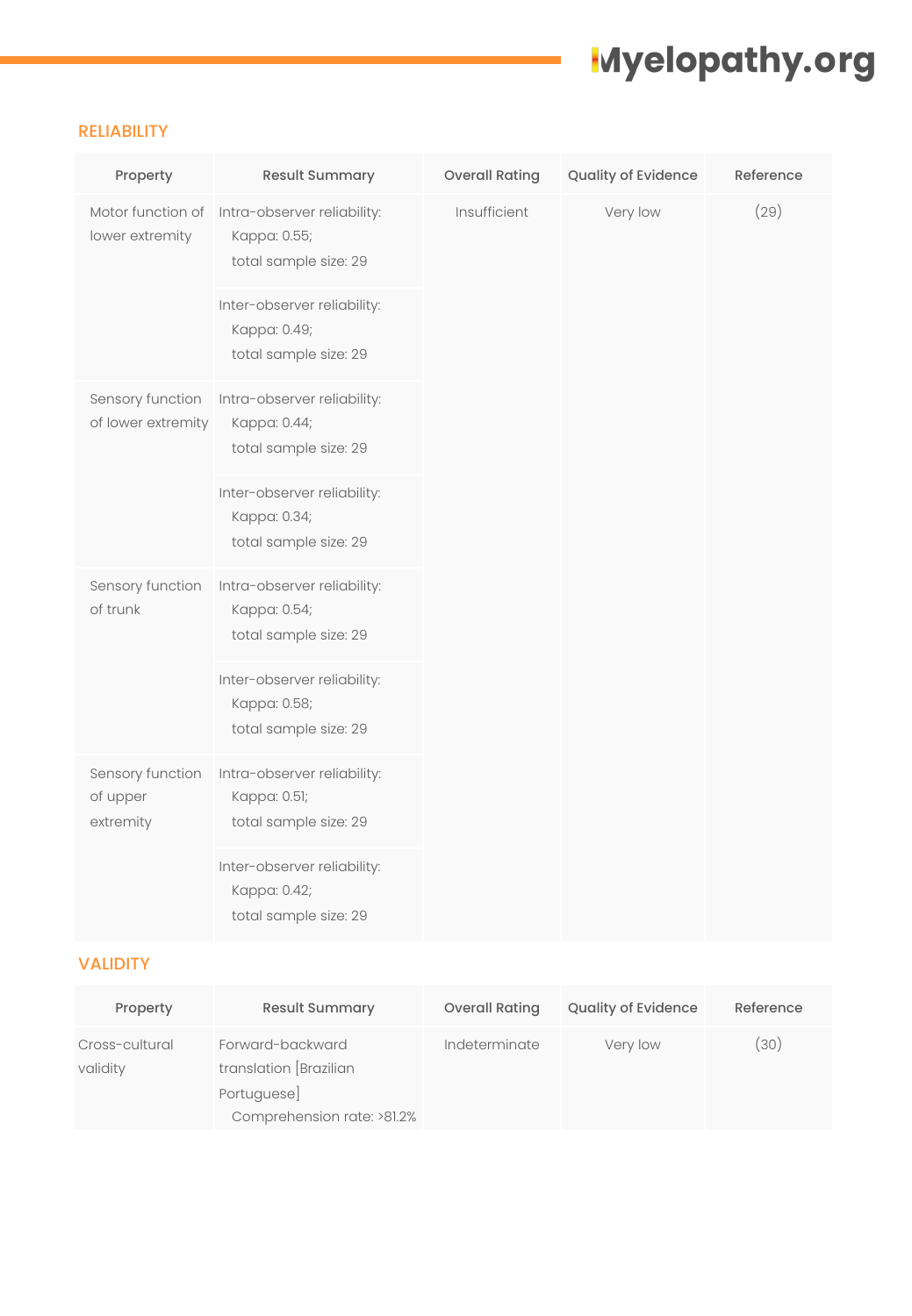### VALIDITY

| Property           | <b>Result Summary</b>                                                                                                                                                             | <b>Overall Rating</b> | Quality of Evidence | Reference |
|--------------------|-----------------------------------------------------------------------------------------------------------------------------------------------------------------------------------|-----------------------|---------------------|-----------|
| Criterion validity | Likert scale, "Health transition<br>question"<br>AUC: 0.59;<br>total sample size: 101<br>Likert scale, "Patient<br>satisfaction question"<br>AUC: 0.62;<br>total sample size: 101 | Insufficient          | Very low            | (28)      |
| Construct validity | mJOA [convergent]<br>Spearman's rank<br>correlation: 0.87;<br>total sample size: 92<br>JOACMEQ QOL [convergent]                                                                   | Sufficient            | Low                 | (8)       |
|                    | Spearman's rank<br>correlation: 0.41;<br>total sample size: 92                                                                                                                    |                       |                     |           |
|                    | SF-12 PCS<br>Spearman's rank<br>correlation: 0.50;<br>total sample size: 92                                                                                                       |                       |                     |           |
|                    | SF-12 MCS<br>Spearman's rank<br>correlation: -0.05;<br>total sample size: 92                                                                                                      |                       |                     |           |
|                    | <b>NDI</b><br>Spearman's rank<br>correlation range -0.50 to<br>-0.76; total sample size: 122                                                                                      | Sufficient            | Moderate            | (8, 30)   |

### RESPONSIVENESS

| Property       | <b>Result Summary</b>                                                  | <b>Overall Rating</b> | <b>Quality of Evidence</b> | Reference |
|----------------|------------------------------------------------------------------------|-----------------------|----------------------------|-----------|
| Responsiveness | mJOA<br>Spearman's rank<br>correlation: 0.75;<br>total sample size: 92 | Sufficient            | Very low                   | 8)        |